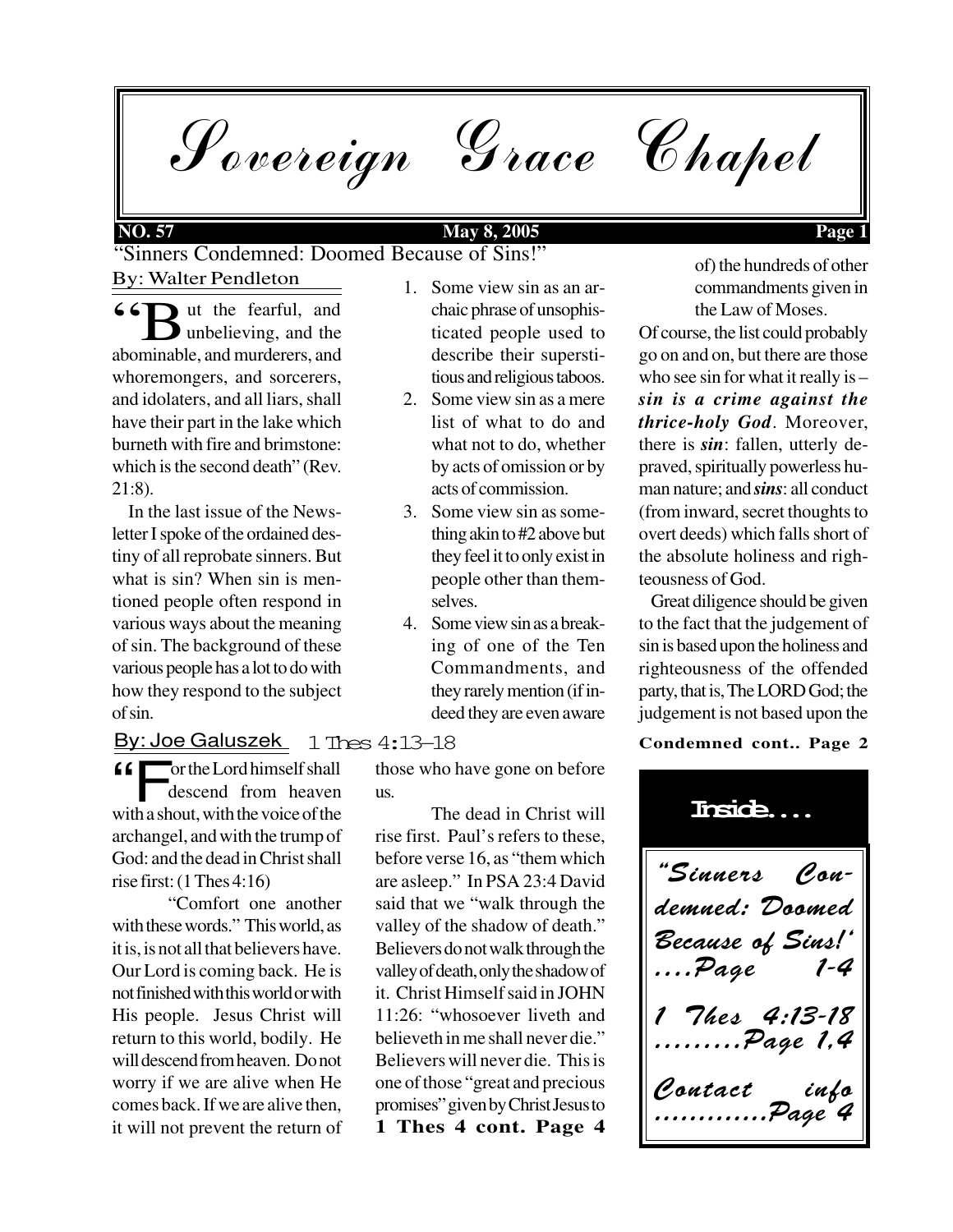### **..........Condemned (cont.)** intensity or extensity of the acts of the offending party, that is, mankind. In other words, sin is severely judged because, as viewed by God, it is an attack against God; the judgement is not based upon the size or duration of the sin as viewed by men. There is certainly scriptural reason to believe that the actual punishment of individual offenders does (as to temporal punishment) and will (as to everlasting punishment) vary, according to the actual nature of sins committed in view of the spiritual light presented to them (cf. Matt. 10:15; 11:20-24). Nevertheless, every sin against God will be severely punished. There is severe and greater punishment; there is no such thing as severe and lesser punishment! A sin, though it even be but a temporal act by a man or women, it is, nevertheless, an offence against the eternal God, thus even a temporal act is an eternal offence seeing that God is eternal and thus eternally offended.

 In spite of all the facts given about sins in the scriptures there is a very common misconception among the so-called Christian "fundamentalists" of today. Even this writer, around twenty years ago, was subject to this severe error, so it is a first hand knowledge I have of this and not hearsay. The teaching goes something along this line, "Today salvation is a Son question and not a sin question." In other words, what is actually being taught by some who say this is that all men and women of this dispensation are con-

#### **NO. 57 May 8, 2005 Page 2**

demned based only upon whether or not they believe in Jesus Christ and not because of any individual sins they have committed. Simply stated, you go to hell because of unbelief only and no actual sin can condemn you. To jump ahead of myself let us ask ourselves one question: Is this what our text from The Revelation teaches? Of course not! Neither is this the teaching of the New Testament epistles, even for this dispensation (I Cor. 6:9-10; Gal. 5:19-21; Eph. 5:5). While there are many holes in the purely human "Son not Sin" theory it is actually based upon one false premise. The false premise is that Jesus Christ died for the sins of all mankind without exception. According to these false teachers all the sins of all without exception have been suffered for by Christ and therefore cannot be the bases of judgement, save possibly the sin of unbelief. The opinions vary here. Some teach that the unbelief, which exists before faith, is atoned for by blood, and faith itself, if it ever happens, "makes up for" the rest. These have men and women being condemned only for their latter lack of "accepting Jesus." Others have unbelief negated only by one coming to believe, and they teach no actual atonement for unbelief itself, at least by blood. According to these, faith actually atones for, or makes up for a person's prior lack of faith. Those who hold to either side of this error suppose themselves to have found a clever way to cover their own sin against the truth by appearing to place Jesus Christ in a place of great preeminence. After all, what greater height could one place on the importance of Christ than having Him "believed" being the most and all important issue for the whole human race by which they can have their *sins atoned*? However, the rhetoric and human rationalism of this teaching, even it's supposed universal, spiritual compassion does not atone for the abandonment of the truth! Nor does it answer the truth of scripture that all sins that have been atoned for have been atoned for by Christ's blood. Nothing else has ever nor can ever atone for one sin, even the sin of unbelief, save the blood of Christ. Telling men and women the truth as it is to them as they are, even if they are left under judgement, is far more compassionate, yea even honest, to them than altering the facts for the sake of gaining more numbers of professions of faith. I know by experience that it is far easier to gain numbers by getting people to make professions of faith in Jesus as their personal saviour, especially when they think that "this profession" (their so-called faith) saves them from hell, than proclaiming to them that Christ has saved His people from their sins, and ultimately from hell, and they will either trust Him to have done it or they will not. Religianity (false Christian religion) wants mere numbers who make professions but believers in the gospel of Christ want genuine conversions to Christ as Lord.

**Condemned cont Page 3** So then, what does even our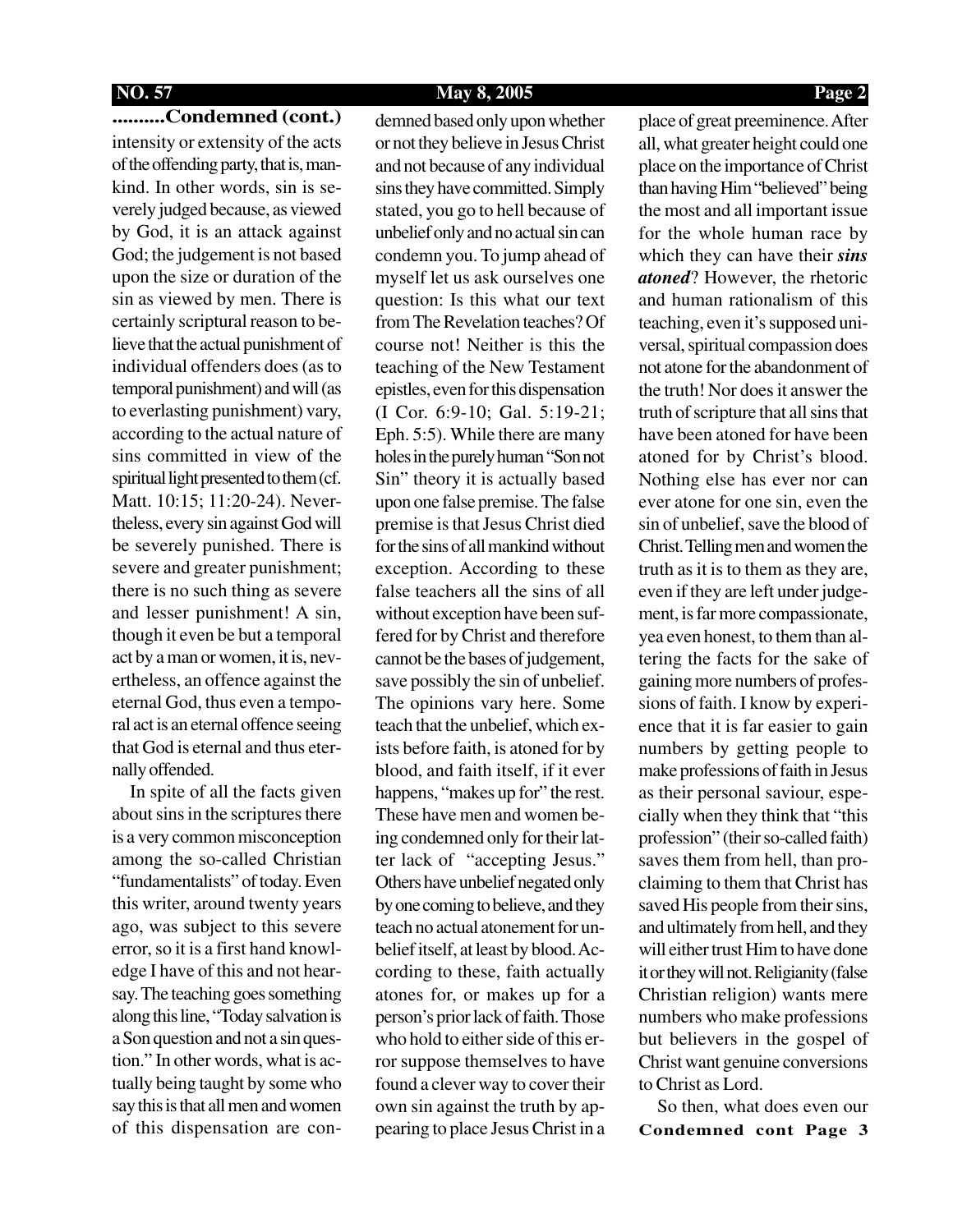#### **NO. 57 May 8, 2005 Page 3**

#### **.........Condemned (Cont.)**

text say? The text is clear that sinners are condemned and their doom is sure because of their sins, and the sins vary by person.

- 1. The fearful and the unbelieving.
- 2. The abominable.
- 3. Murderers.
- 4. Whoremongers.
- 5. Sorcerers.
- 6. Idolaters.
- 7. All liars.

 The reader has probably noticed that I have placed the first two together and I will explain why. But first, let us take notice of the fact that not only unbelievers are condemned, as some "fundamentalists" teach, but various other sinners are condemned as well. The list is revealing. The fearful mentioned here is a particular group. The condemnation is certainly not for the mere emotion of fear caused by say, a fear of heights, or vicious dogs, or snakes etc. However, there are those who are, while not outright unbelievers, as some mentioned here, they are fearful to actually commit to what they secretly know to be the truth (Jn. 7: 10-13). There are also those who, through fear of men, they refuse to do what they claim would be the truth (cf. Matt. 21:23-26, 46). This second group of men *believed* the Messiah would come, thus they were not outright unbelievers, but they did not believe that Jesus of Nazareth was the Messiah, and they were even fearful to truly act upon what they claimed to be Jesus' false claim. They were indeed loud-mouthed cowards, that is, until God Himself by His own sovereign purpose gave

them enough rope with which to hang themselves, metaphorically speaking, of course. We certainly also have the unbelieving themselves, that is, those who have heard of Jesus Christ the Lord, but who refuse to believe. We also read of other condemning sins, but let us not be carried away by the fanciful "symbolic" interpretations of some but take a straightforward look:

- 1. Abomination: Things that are a stench in God's sight, yet which are often highly esteemed among men, such as self-righteous religion (Lk. 16:15; Tit. 1:16; Matt. 24:15 cf. Rev. 17:1-5). Also, the lewd practices associated with idolatry (I Pet. 4:3). In other words, everything morally foul and unclean in God's sight.
- 2. Murder: To slay another person by homicide. Mainly of what we call premeditated murders not accidents or self defense.
- 3. Whoremongers: In the Greek it is *por'nos* from which we derive our English word pornography. Sexual misconduct, which is all sexual activity outside of the marriage of one man and one woman.
- 4. Sorcerer: A person who uses spells, potions, drugs, and enchantments for themselves or upon others.
- 5. Idolater: A worshipper or server of an image, whether actual or imagined. Also used to describe any person who worships anything other than the LORD God

Himself and coveteousness.

6. All liars: Any person who tells, spreads, and/or holds to things, which are untrue, erroneous, deceitful, and false, whether the lie is religious in nature or otherwise. As a prefix this word is used to describe false brethren, false apostles, false christs, false prophets, false teachers, and false witnesses.

 It is enough for any sound minded person to conclude that men and women will find their place in the lake of fire because they will find their place to be midst the sins of the flesh or maybe midst the sins of the spirit, or both. Any person who sees themselves and wonders whether or not they have a place there, there is but one other place for any person to be else they have a place in that lake – that other place is *IN CHRIST*. Outside of Christ there is but judgement and condemnation. A person cannot just "get" in Christ; God must place them in Christ. Scripture says to those who are in Christ: "But of him [God] are ye in Christ Jesus" and let us take great diligence to see "who of God is made unto us wisdom, and righteousness, and sanctification, and redemption: That, according as it is written, He that glorieth, let him glory in the Lord" (I Cor. 1:30-31). To those who desire to know if this is true of them I counsel you to seek Christ, look to Christ, long for Christ, and turn to Christ crying out for the mercy of God in Christ. If you can, and only if you can, then you will in **Condemned cont Page 4**